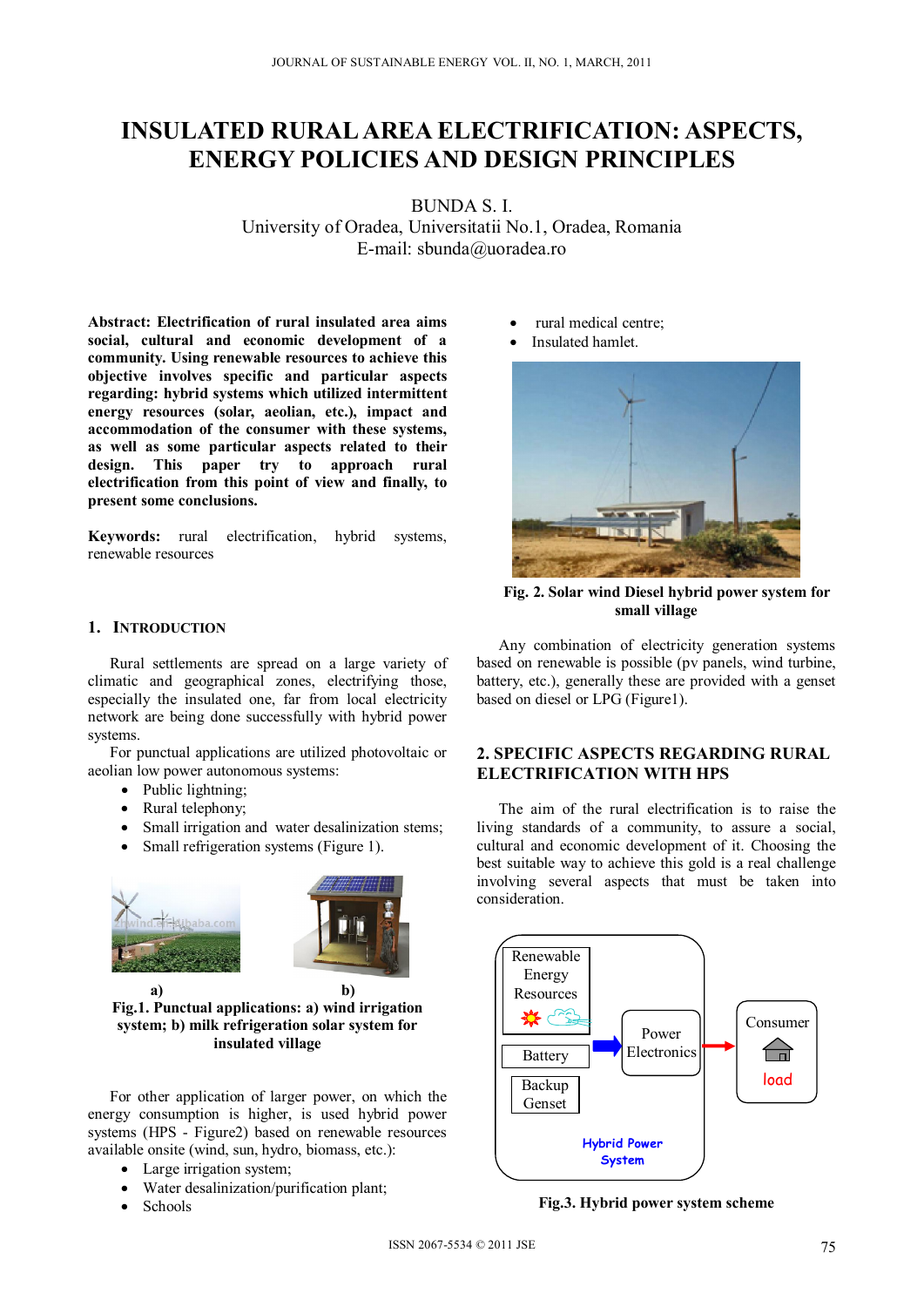One of the most important aspect is that most of the small insulated rural consumers (hamlet type) have a low degree of financial supportability so the demand for electricity is mainly for indoor/outdoor lighting and at most for small home utility: refrigeration, most for small home utility: refrigeration, tv/radio/communication. The problem of assuring domestic water supply with a small hydrophore had to be taken also in consideration. This is needed to be taken into account in establishing the electrification offer.

On the other hand, rural electrification with HPS may lead to a surplus in general economy of the consumer household. This surplus is because the consumer no longer needs to spent money on kerosene for lamps, candles, disposable batteries.

Depending of the household level of growth it may be possible that the access to electricity of the consumer lead to a micro-enterprise development (handcraft, sewing, etc) or to a rural tourism growth. The energy demand of these consumers as well as financial supportabilities is very different from regular rural consumers.

Therefore, electrification of rural insulated area with HPS may be a useful tool to:

- Gain an immediate access to reliable electricity at any time;
- Strengthen local cohesion by providing access to electricity for all users;
- Allow for a better use of local natural resources;
- Increase economic productivity and create local employment opportunities [1];

## **3. ENERGY POLICY IN RURAL ELECTRIFICATION WITH HPS**

To electrify an insulated rural consumer with hybrid power system it must take into consideration some aspects regarding energy policy that had to be applied during design process:

- Accurate receiver assessment on the consumer;
- Exact calculus of each receiver absorbed power;
- Establishing a strict number and type of receivers, especially for lighting;
- Verifying the correlation between electric energy possibly to obtain from renewable resources with the loads, on each household and overall the site;
- Final establishing of the consume and the electric energy possible to produce;
- Setting through discussion on the site with each user the total quantity of electric energy possible to produce as well as the limitation of the hybrid system from this point of view;
- Finalizing by contract with each user the electrification proposal with HPS;
- Limiting by design the Ah possible to absorb by the user.

Each of these aspect are aiming to avoid the increase in time the consumption which is inevitable and uncontrolled due to the tendency of the user to buy, sometimes with sacrifices, new household appliances. These will lead to cascade consequences:

 $\triangleright$  consume abuse;

- $\triangleright$  increased number of operating hour of Diesel group;
- $\triangleright$  premature discharge of the battery bank;
- $\triangleright$  overcoming the capabilities of HPS;
- $\triangleright$  often disconnections of the consumer;
- $\triangleright$  increasing discontent of the user and finally the failure of electrification with HPS [2].

## **4. DESIGN PRINCIPLES OF THE HPS FOR RURAL ELECTRIFICATION**

For insulated rural users from technical point of view it is possible to design any combination of generators based on renewable resources, it depends of how high are the demand and how much availability are the renewable.

How to determine the optimal solution for the HPS involve a feasibility study based on data acquisition for each available renewable resource onsite.

To design the configuration scheme of the hybrid power system must take into consideration the specificity of each consumer (location, resources, load demand) as well as the technical, economical, financial and cultural consideration pointed out in previous chapter.

Once the final configuration of the HPS is established it has to do a responsible selection of the components taking into account the following:

- $\checkmark$  Quality: it has direct implications in reliability of the HPS and energy availability at the consumer;
- $\checkmark$  Demand and offer: directly influencing the total cost of the system;
- $\checkmark$  Regular maintenance demand: refer in particular to Diesel generator;
- $\checkmark$  Availability of spare parts, especially for Diesel generators;
- $\checkmark$  Availability of the HPS components: it had to be taken into consideration the life cycle of the inverters, pv, wind turbine, batteries, gensets because on the total life cycle of the HPS some of them had to be completely replaced.

One of the most important aspect during HPS design is choosing the lowest consumption home device, because it has direct influence on acquisition price of the components (PV panels, battery, inverter, wind turbine, Diesel group) and finally on the total life cycle cost of the system.

For example, to electrify a hamlet far from electrical grid, one we can consider to assure the following:

- indoor and outdoor lighting;
- refrigeration;
- water pump;
- tv, radio/ communication.

In order to make an economy, it is necessary to choose the lowest consumption home device. If for example to a fridge, water pump, washing machine, tv or radio it can be done very little (class  $A + i$  is the best that exist in ac current) for lighting we can be done much more. Table 1 shows home devices chosen for a remote hamlet and for each the calculus is being done using a handbook providing by SANDIA laboratories [3].